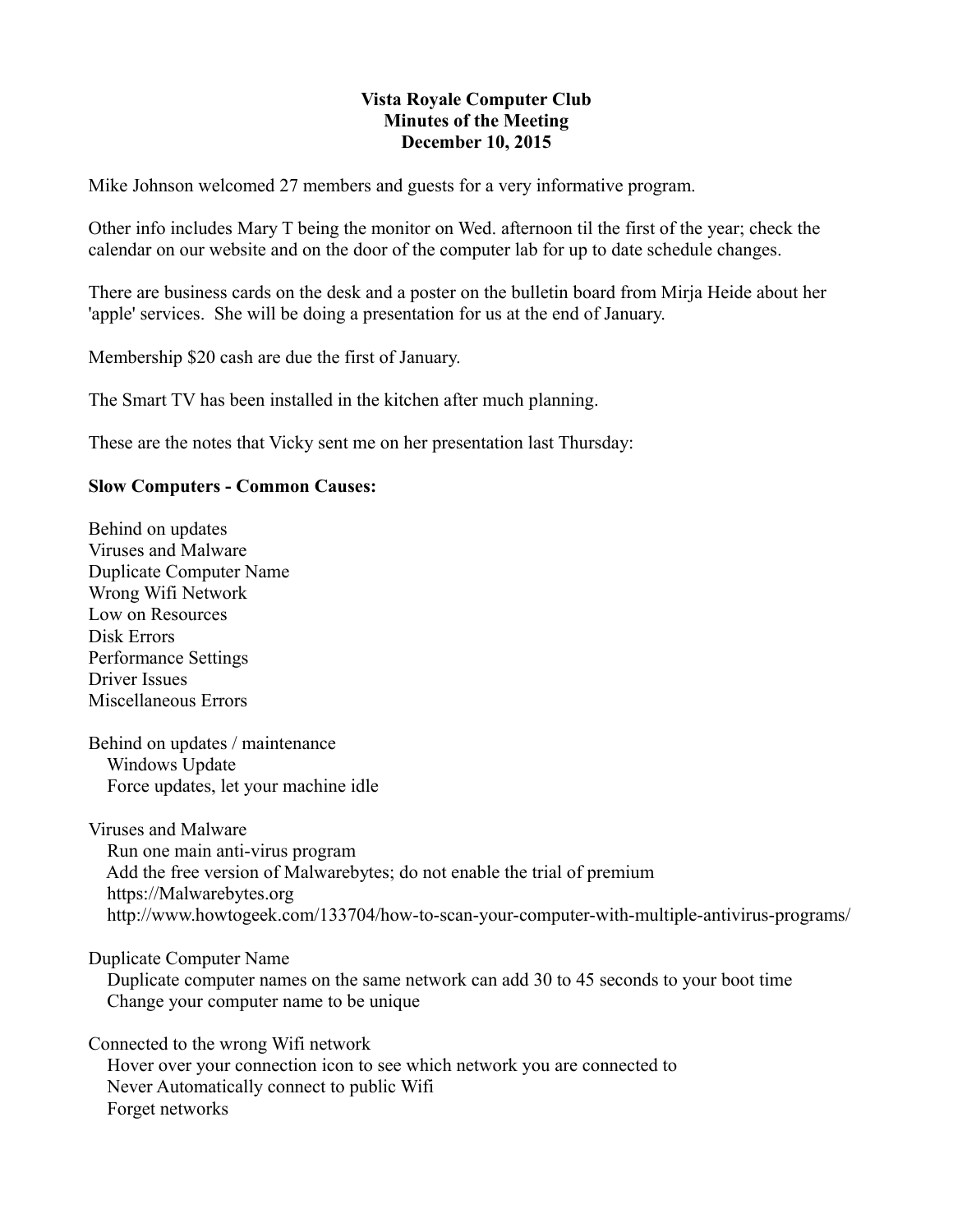Low on Resources

 Add Memory https://www.youtube.com/watch?v=icuATf9NS2g Best practice use matching memory cards Don't touch the gold part Keep parts in anti static bags Material Cost between \$10 and \$15 per GB on the total amount of memory after the upgrade ALWAYS GROUND YOURSELF BEFORE TOUCHING DELICATE INNARDS OF A COMPUTER!!!!!!! STATIC IS YOUR ENEMY!

## Use Readyboost

 Readyboost is a way to speed up computers that are extremely low on memory and has slow disk It requires a dedicated USB or SD reader slot.

 Maximum usable size is 4GB on Windows Vista, 32GB on Windows 7, 8, 10 Use fast one piece SD card, or a low profile USB 2.0 flash drive. 3.0 USB media will not work;

#### MSConfig

Use MSConfig to stop unnecessary programs and services from starting

## Appearance

Customize appearance, special effects, peeking, are nice to have, but use a lot of resources.

#### Performance Settings

 Troubleshooting Applies only to Windows Vista and Windows 7

 Multiple antivirus programs Multiple user's logged in PIO Hardware mode http://techlogon.com/2011/03/28/how-to-fix-hard-drive-stuck-in-pio-mode Power saving mode (Choose a power plan) Superfetch turned off (services Superfetch) Visual Effects (Appearance) Startup Programs (MSconfig)

Driver Issues

Visit the computer manufacturers website for updated drivers.

# Disk Errors

 Bad Sectors on the hard drive can cause the computer to run very slowly https://support.microsoft.com/en-us/kb/2641432 Check Disk and Run cmd as administrator SCF /Scannow

Miscellaneous Errors Event Viewer

\_\_\_\_\_\_\_\_\_\_\_\_\_\_\_\_\_\_\_\_\_\_\_\_\_\_\_

To be on the safe side, always make sure you write down any changes you make to your computer so they can be un-done if necessary.